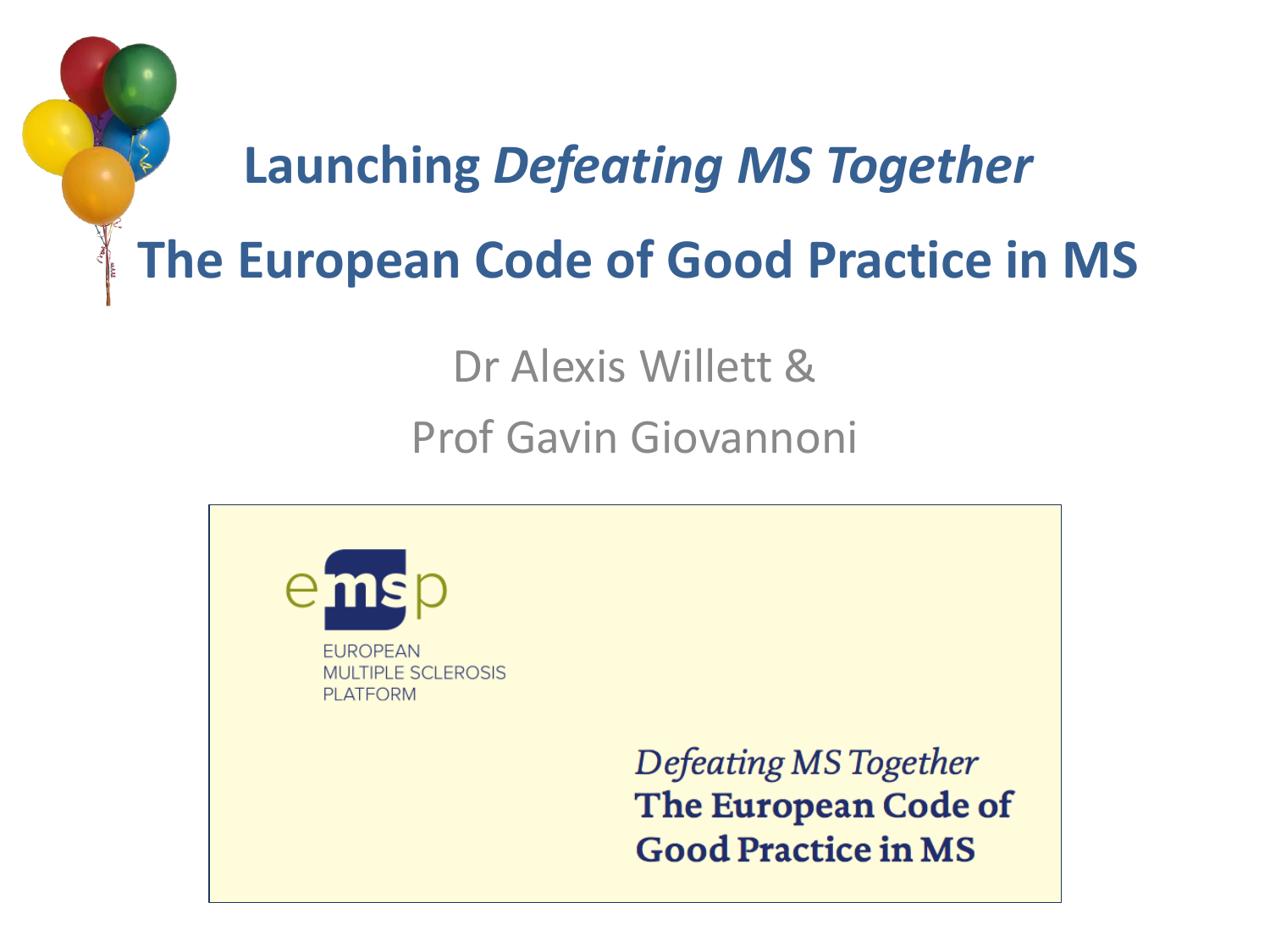## **Outline**

- 1. Background
- 2. Activity since the original Code
- 3. Revision process
- 4. Key features of *Defeating MS Together*
- 5. Next steps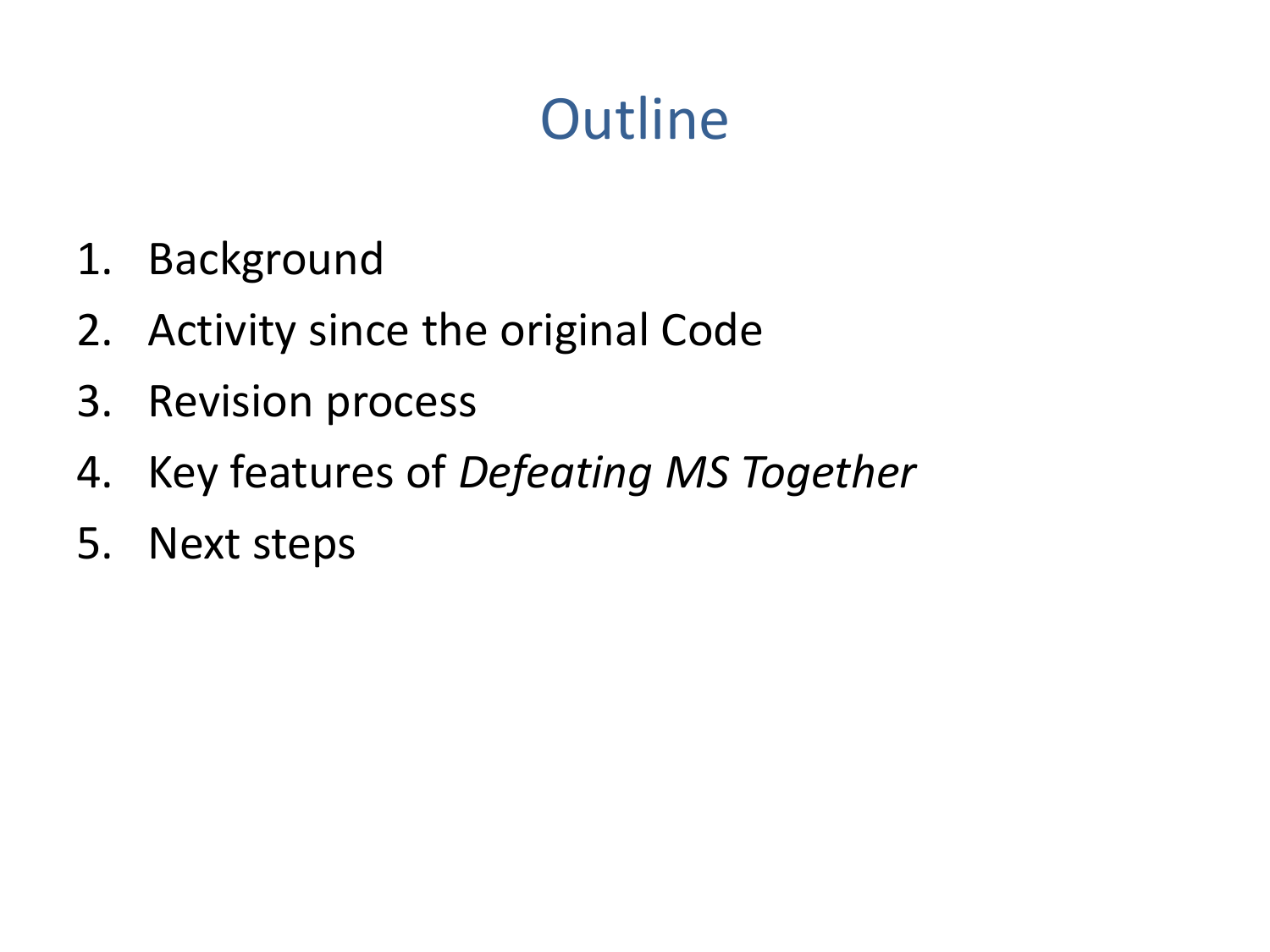## Background

- Over 600,000 people living with MS yet the treatment and support varies widely. Many people with MS are missing out on the vital care.
- The European Code of Good Practice in Multiple Sclerosis (Code) originally published in 2005 to highlight issues faced by people with MS and the measures needed to drive improvements. **A landmark publication and tool**.
- Since then, over nearly 10 years EMSP has worked with its members and European Parliament to create tools to transform the Code's principles into national policy and standards of practice.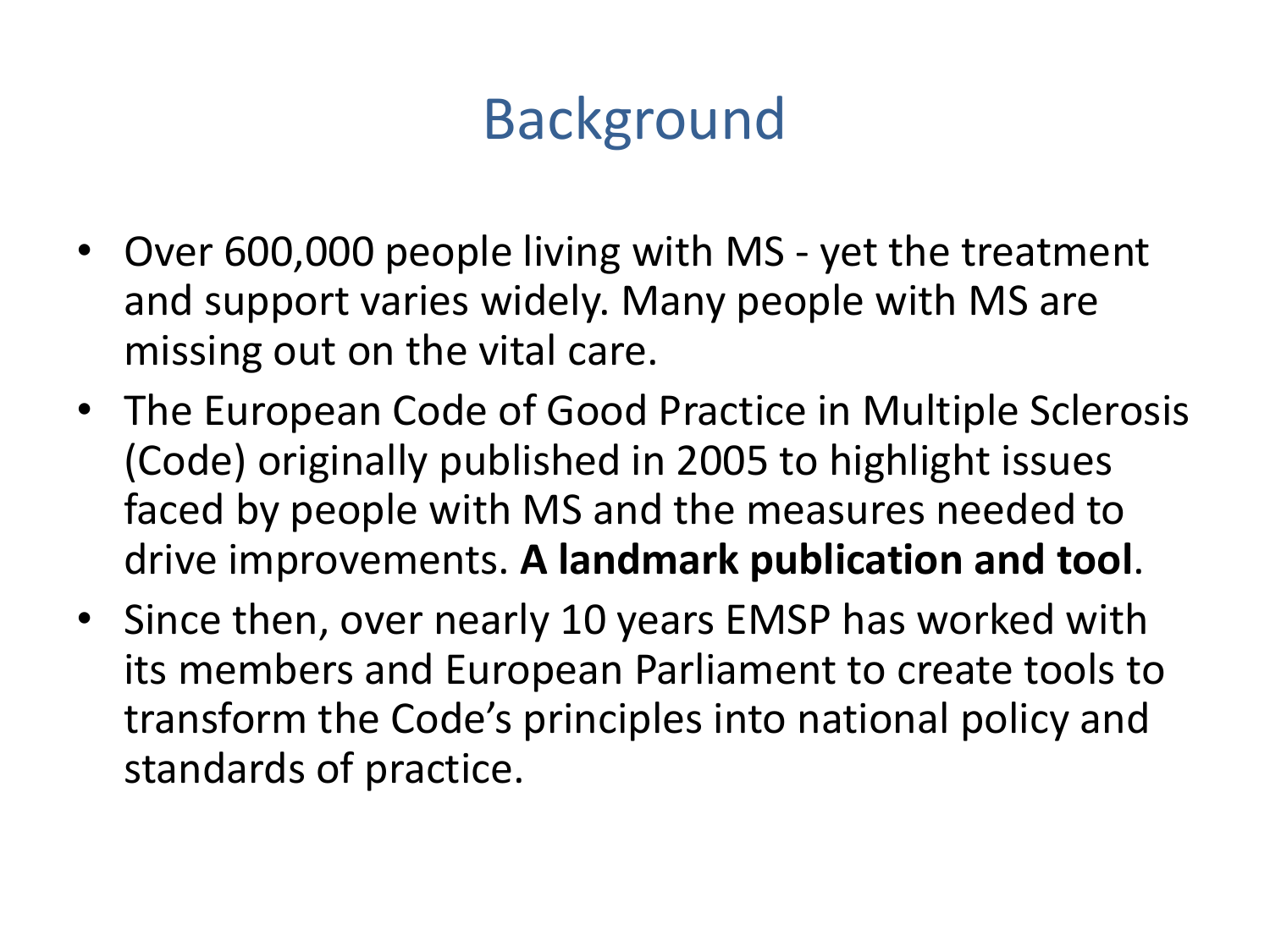## Activity since the original Code

- A number key initiatives have been devised to support implementation at national level across the EU, including:
	- Multiple Sclerosis Information Dividend (MS-ID) - MS Barometer
	- High-level roundtables on MS
	- European MS Register
- Pocket Guide

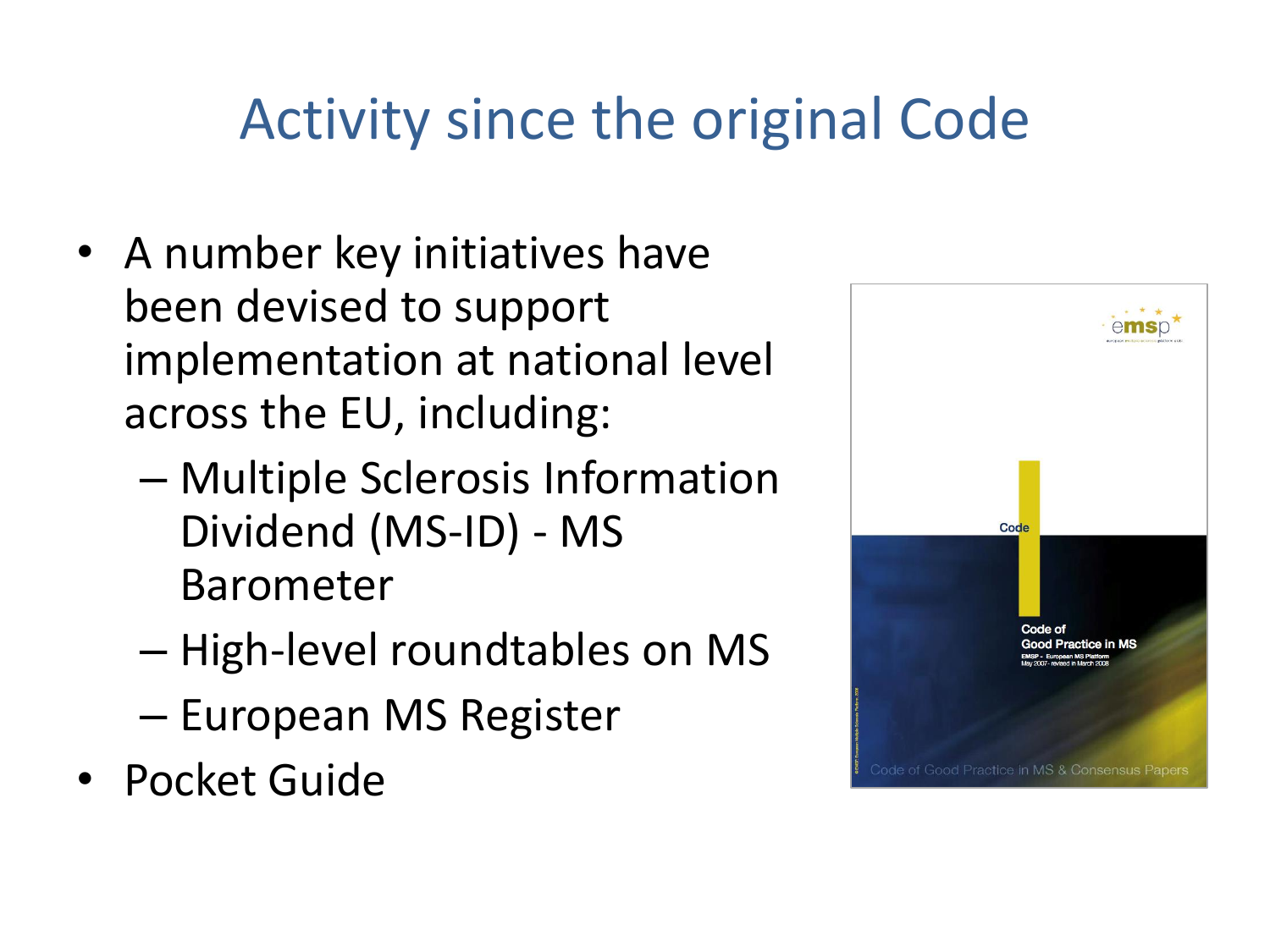## Why is the Code still needed?

- Despite progress:
	- People with MS across EU **still face wide variation** in access to treatment and support as well as barriers to employment and benefits.
	- We **still need to better understand** the initiation and progress of MS, including in those diagnosed as children, and how to effectively treat it.
- Taking action makes social and economic sense **and is essential**.
- The MS community across the EU alongside policy makers must work together in order to generate meaningful change.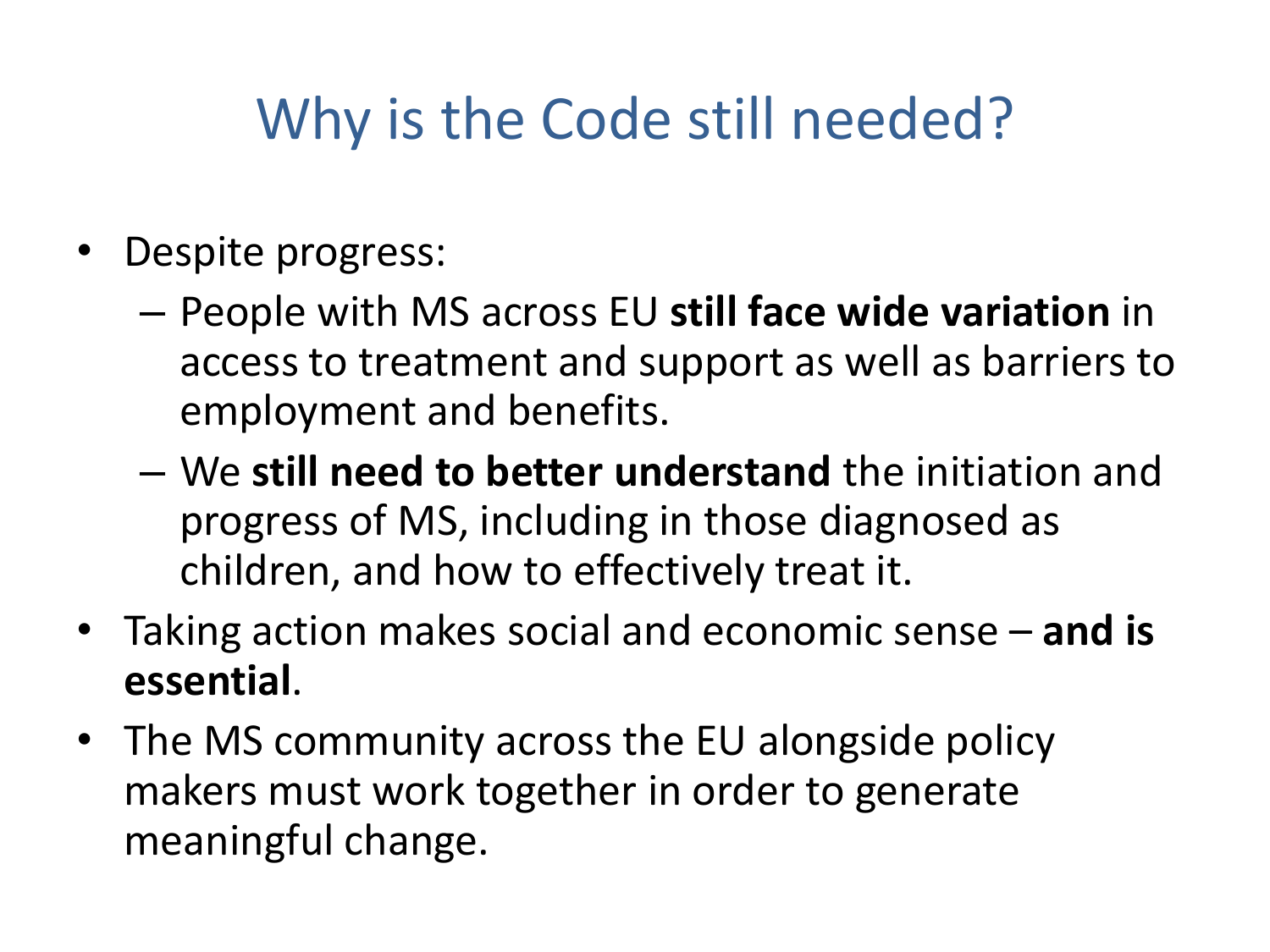#### **Proportion of MSers eligible taking DMTs in the UK**



"A lottery of treatment and care – MS services across the UK"; MS Society April 2013.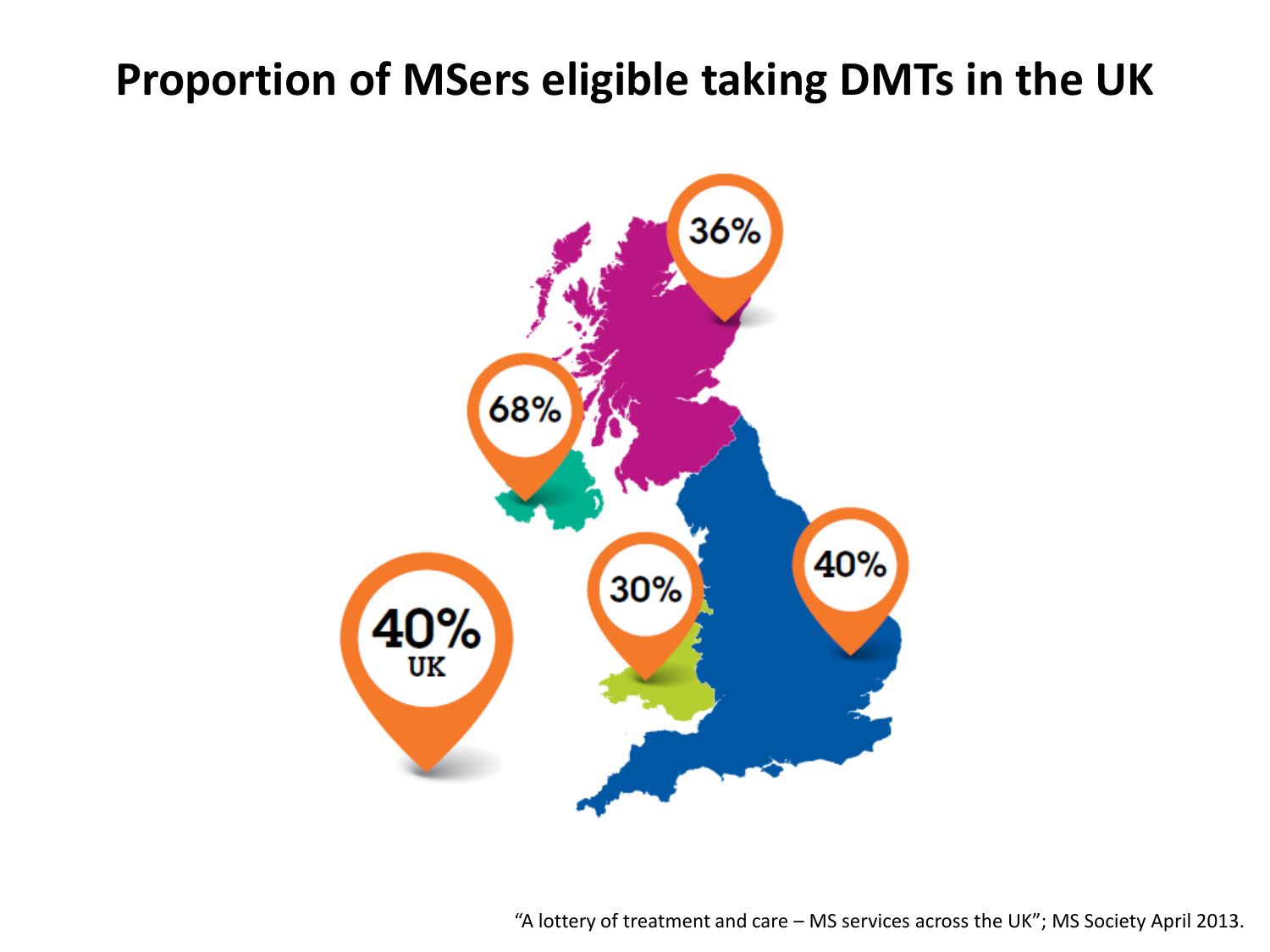#### **Proportion of MSologists in the UK who use MRI to monitor for a response, or non-response, to DMTs?**

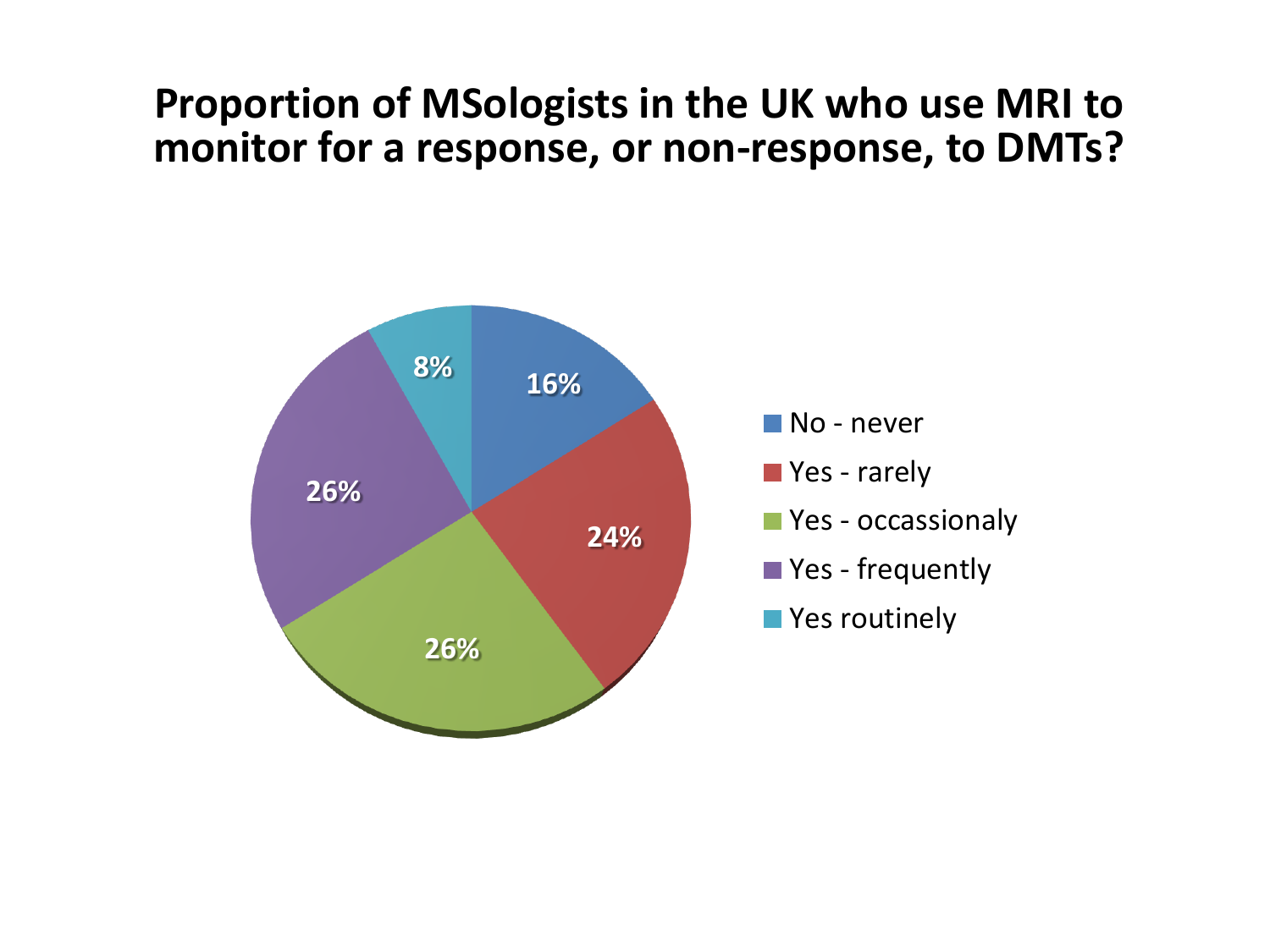

#### **The Revision Process**

Dr Alexis Willett

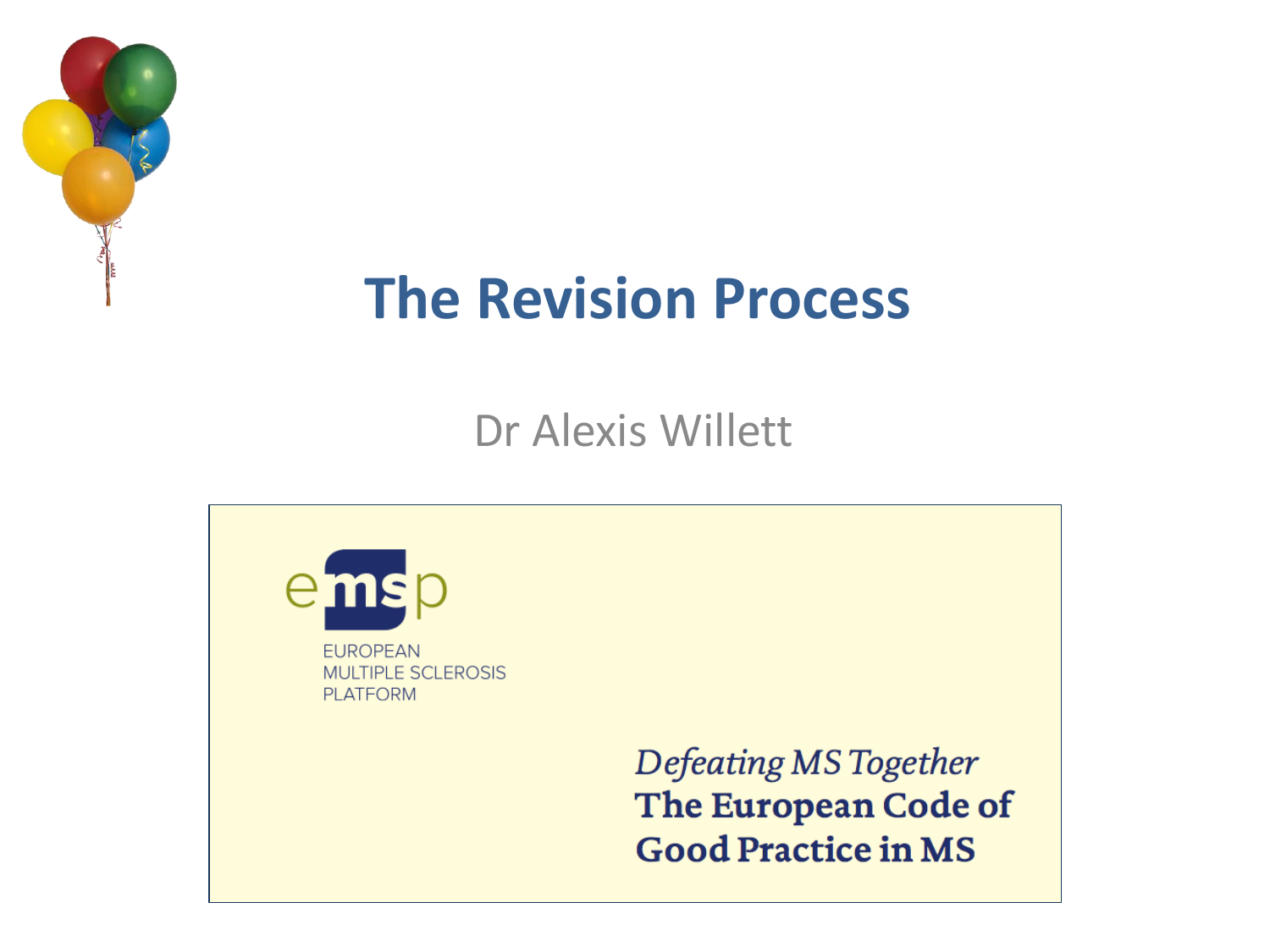#### Revision process



#### *Defeating MS Together*:

- Main focus on policy makers – action focused language, explanatory text, more quotes
- 12 Calls to Action, under 5 Action Areas and 1 Core Principle
- Timeline of Action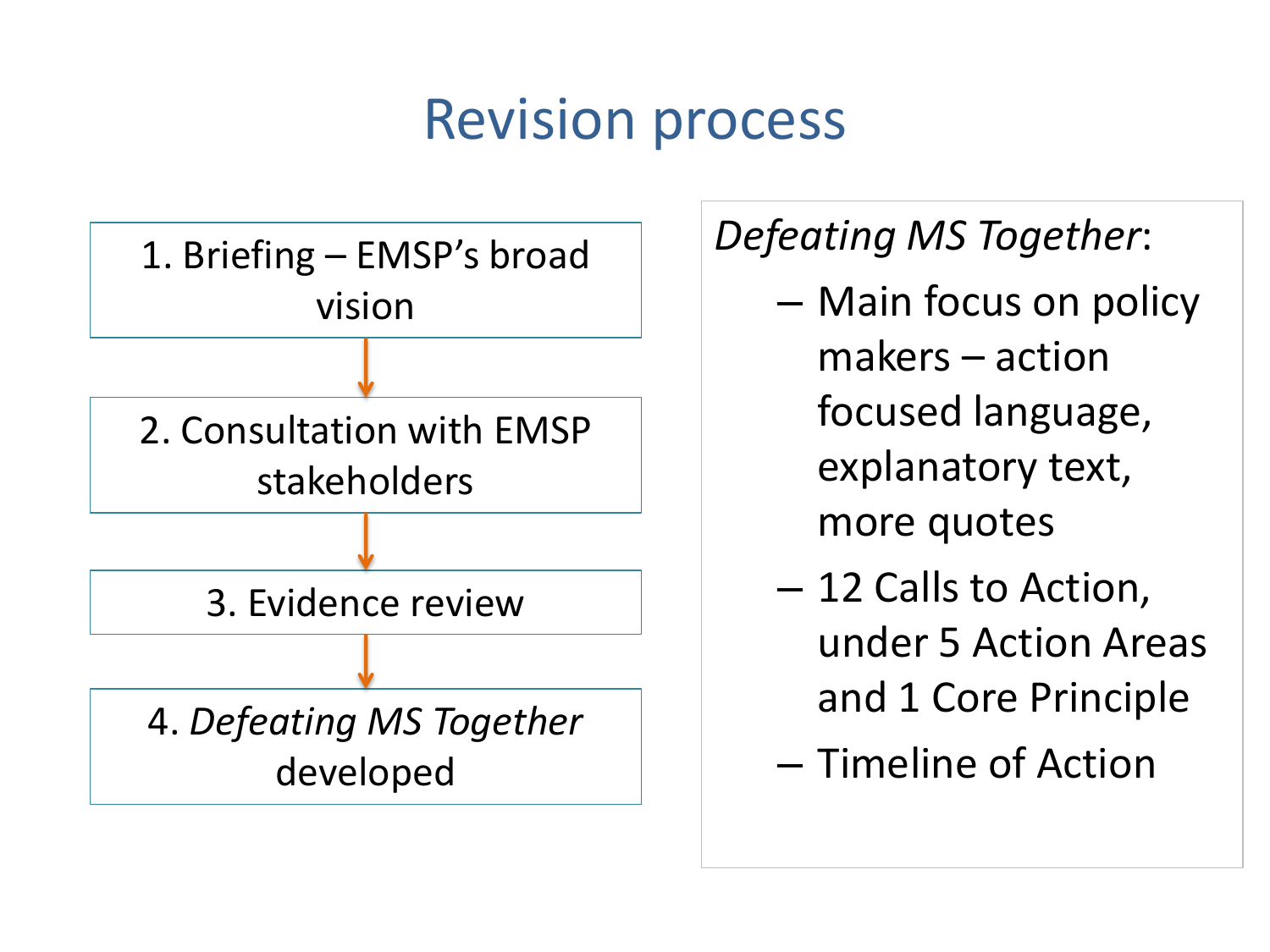# *Defeating MS Together*



- In *Defeating MS Together:*
	- Current issues facing people with MS, and those who care for them, and set out clear calls to action aimed at improving their lives and reducing inequalities.
	- Detailed Consensus Statements developed on key areas to provide best practice advice for the care and treatment of people with MS.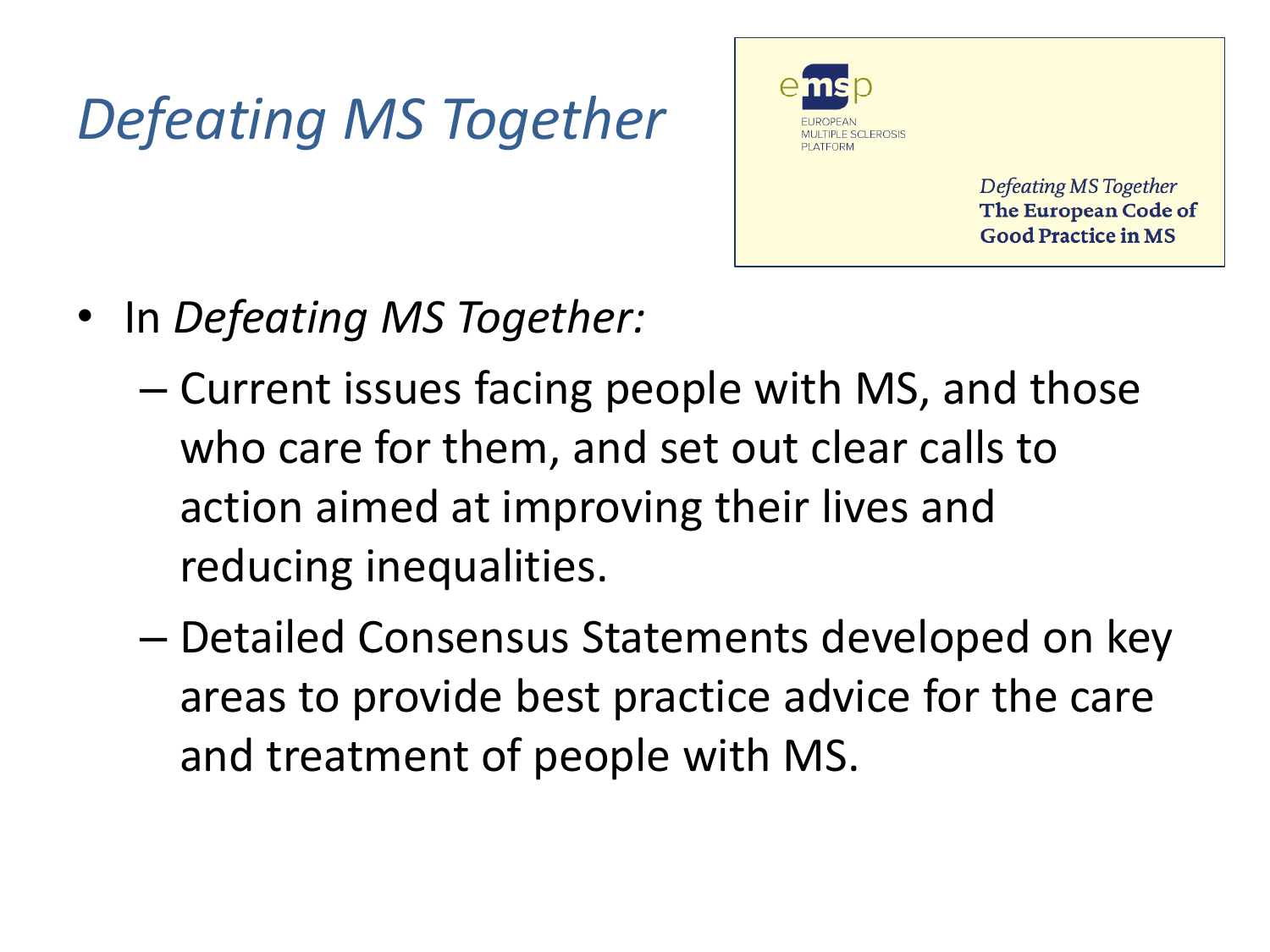#### Calls to Action: Themes

- **Core Principle:** *Empowering People with MS*
- **Action Area 1:** *Ensuring Access to MS Treatment, Therapies, Rehabilitation and Services*
- **Action Area 2:** *Better Understanding and Treatment of Pediatric MS*
- **Action Area 3:** *Focusing MS Research*
- **Action Area 4:** *Enabling Employment, Job Retention and Education*
- **Action Area 5:** *Supporting and Empowering MS Carers*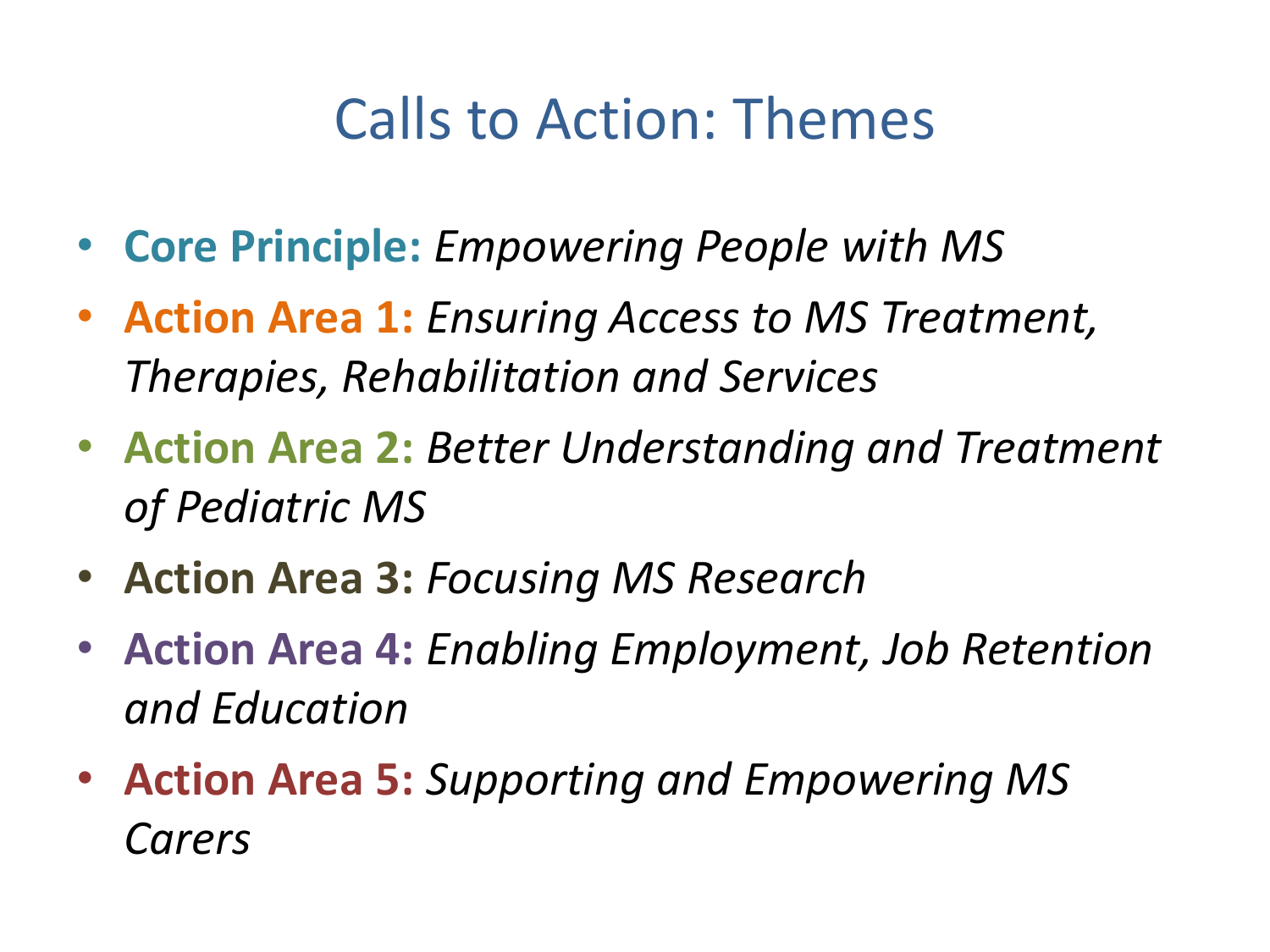#### **Core Principle:** Empowering People with MS

- Underpinning all the action areas core principle and requirement to support and encourage the participation and empowerment of people with MS.
- Essential all people with MS, and their carers, are given opportunity to be involved in decision making about their treatment and care and to feed into research and policies.
- Need better partnerships between people with MS, the organisations that represent them, healthcare professionals, researchers, and policy makers.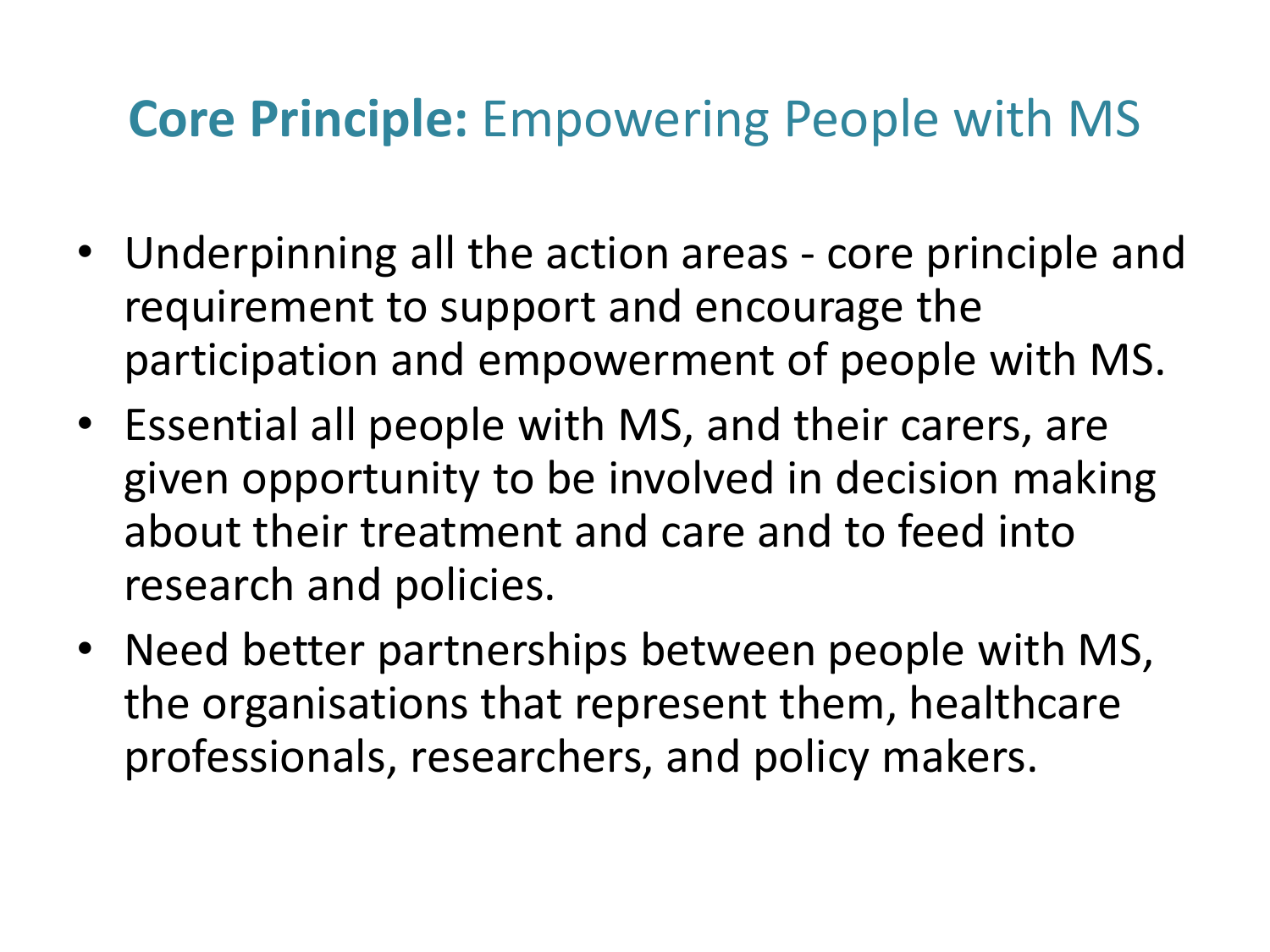#### **Core Principle:** Empowering People with MS

• **Call 1:** All those who work with people with MS, and their carers, should positively encourage their involvement and provide appropriate information and support to enable them to take part in decision-making that ultimately affects their lives.

• **Call 2:** All healthcare professionals must recognise the information needs of people with MS, and their carers, and provide honest and useful information about their condition, prognosis and treatment, therapies, rehabilitation and support available to them.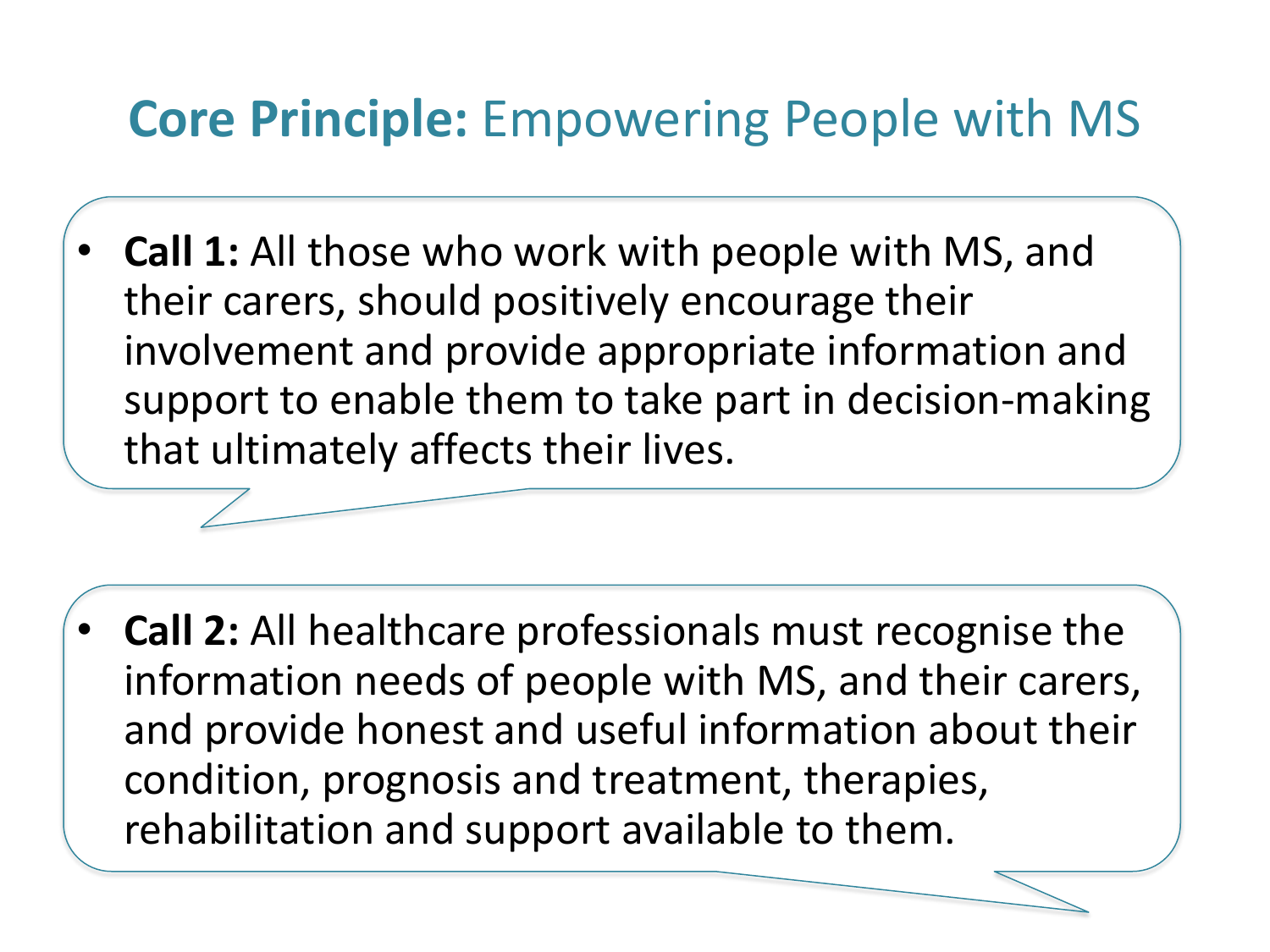#### **Action Area 1:** Ensuring Access to MS Treatment, Therapies, Rehabilitation and Services

- Lack of access to treatment, therapies, rehabilitation and services severely diminishes quality of life, and can lead to missed opportunities to more effectively manage the progression of the disease. But - wide variation in access to optimal treatment and care across the EU.
- Role of MS nurse is diverse and varies across EU, leading to inequalities in patient access to care and advice.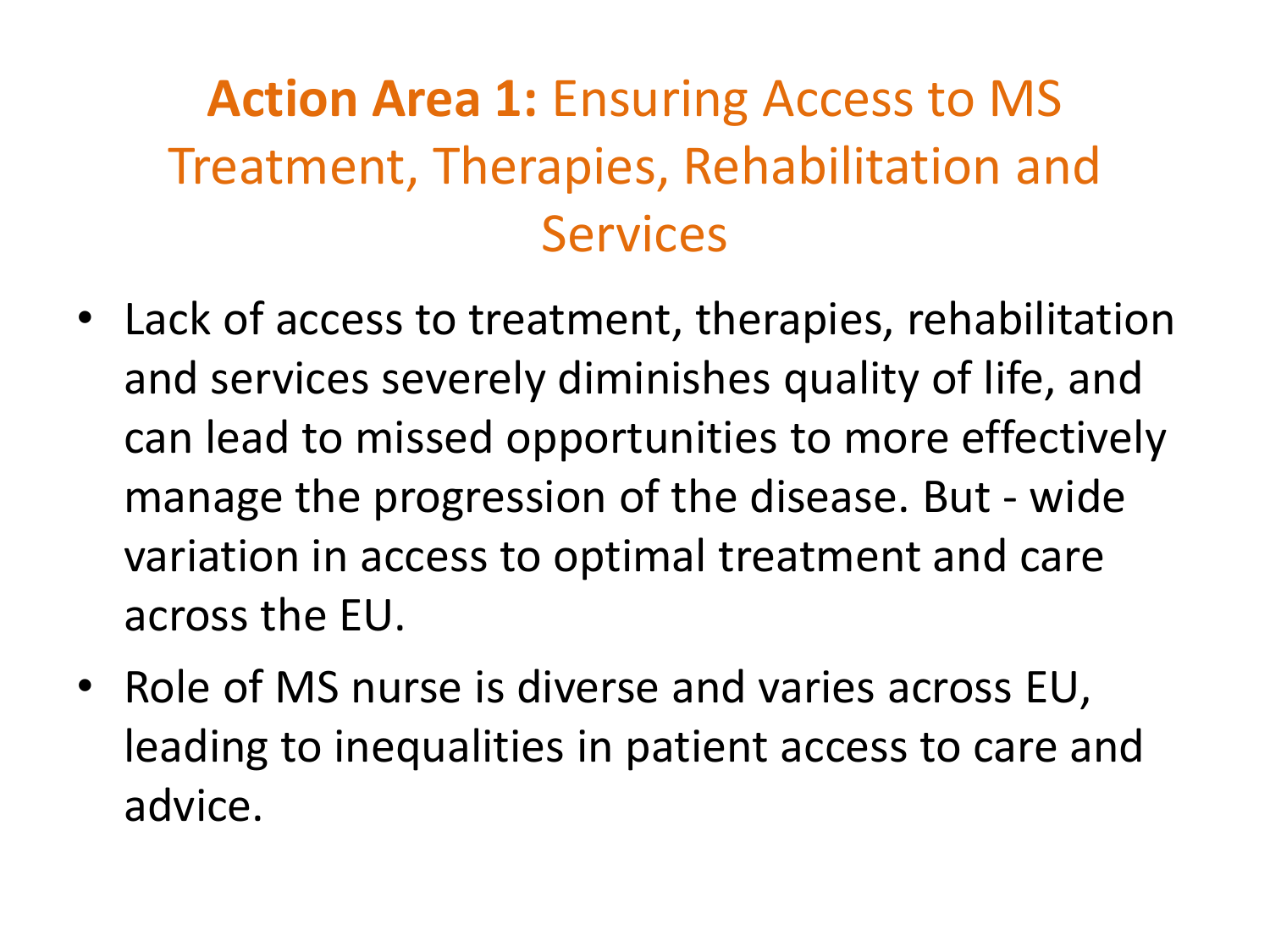#### **Action Area 1: Ensuring Access to MS** Treatment, Therapies, Rehabilitation and Services

• **Call 3:** All people with MS across the EU must be able to access the recommended treatments, therapies, rehabilitation and skilled, professional support.

• **Call 4:** Healthcare commissioners and providers across the EU must fully recognise the importance and value of MS nurses and ensure there are adequate numbers employed.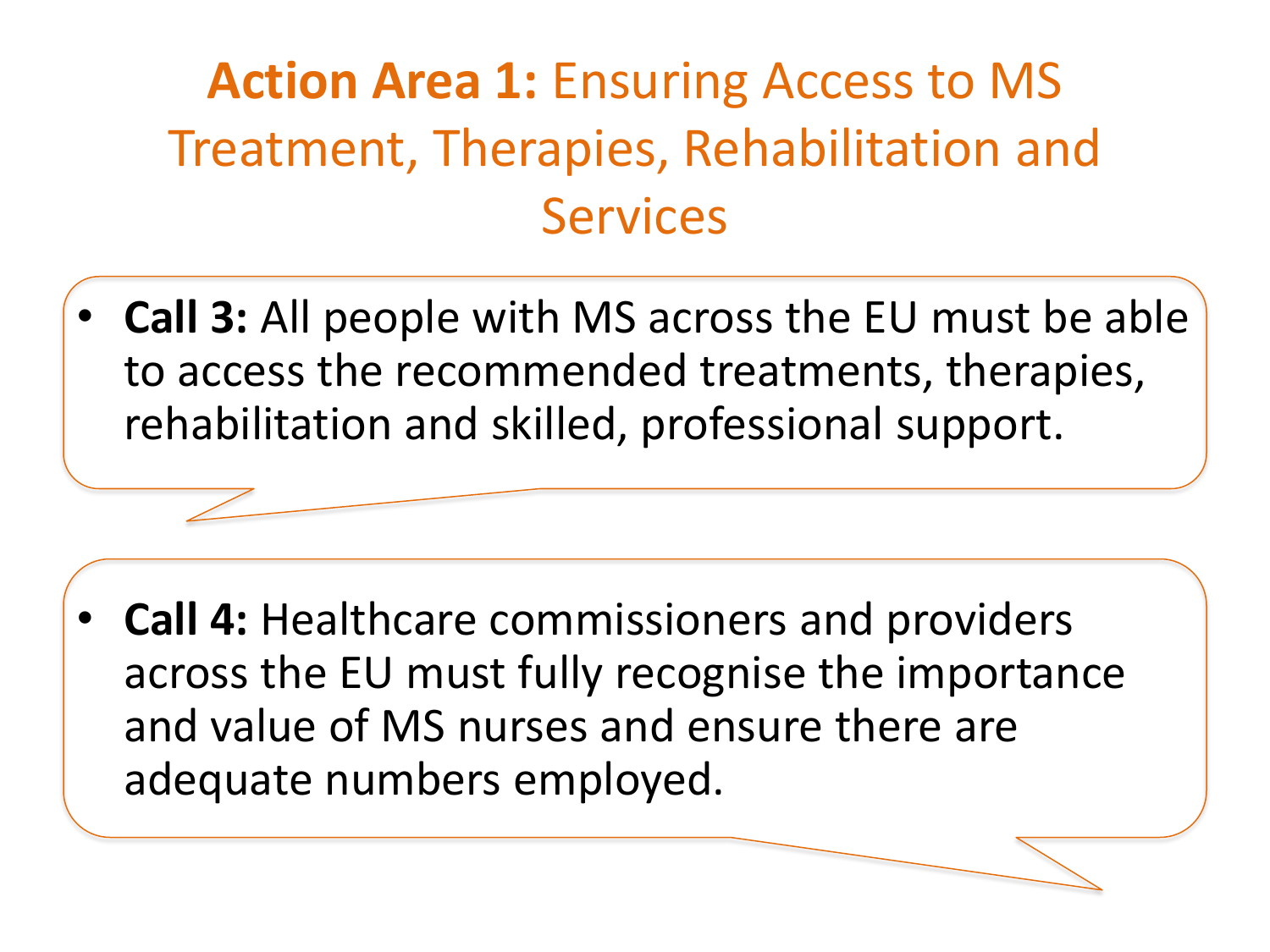#### **Action Area 2:** Better Understanding and Treatment of Paediatric MS

- Approx 3–5% of MS patients experience first MS attack during childhood.
- There is a lack of research studies in paediatric MS.
- Paediatric MS displays different disease progression from adult onset MS - more research needed to better understand prognosis, treatment options and support needs for children and adolescents.
- Diagnosis of MS has a major impact on young patients and their families, so psychological and social support needed to assist them in facing the physical and psychological limitations in family, school and social activities.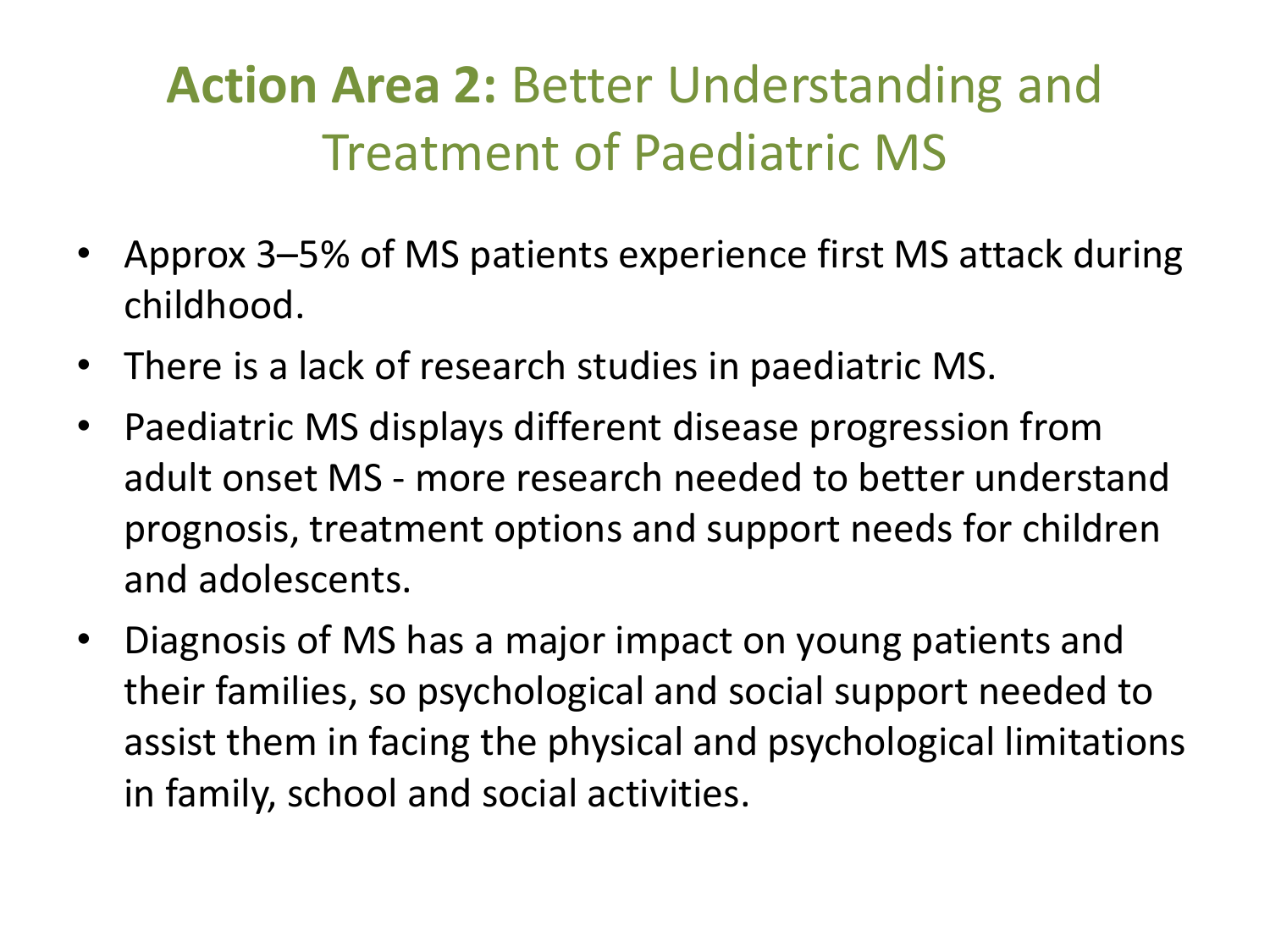#### **Action Area 2:** Better Understanding and Treatment of Paediatric MS

- **Call 5:** All children and adolescents with MS across the EU, and their families, must be able to access the recommended treatments and therapies and skilled, professional support.
- **Call 6:** Research funders must provide increased resources for, and researchers must design, more targeted clinical trials to identify the most effective treatments for children and adolescents with MS.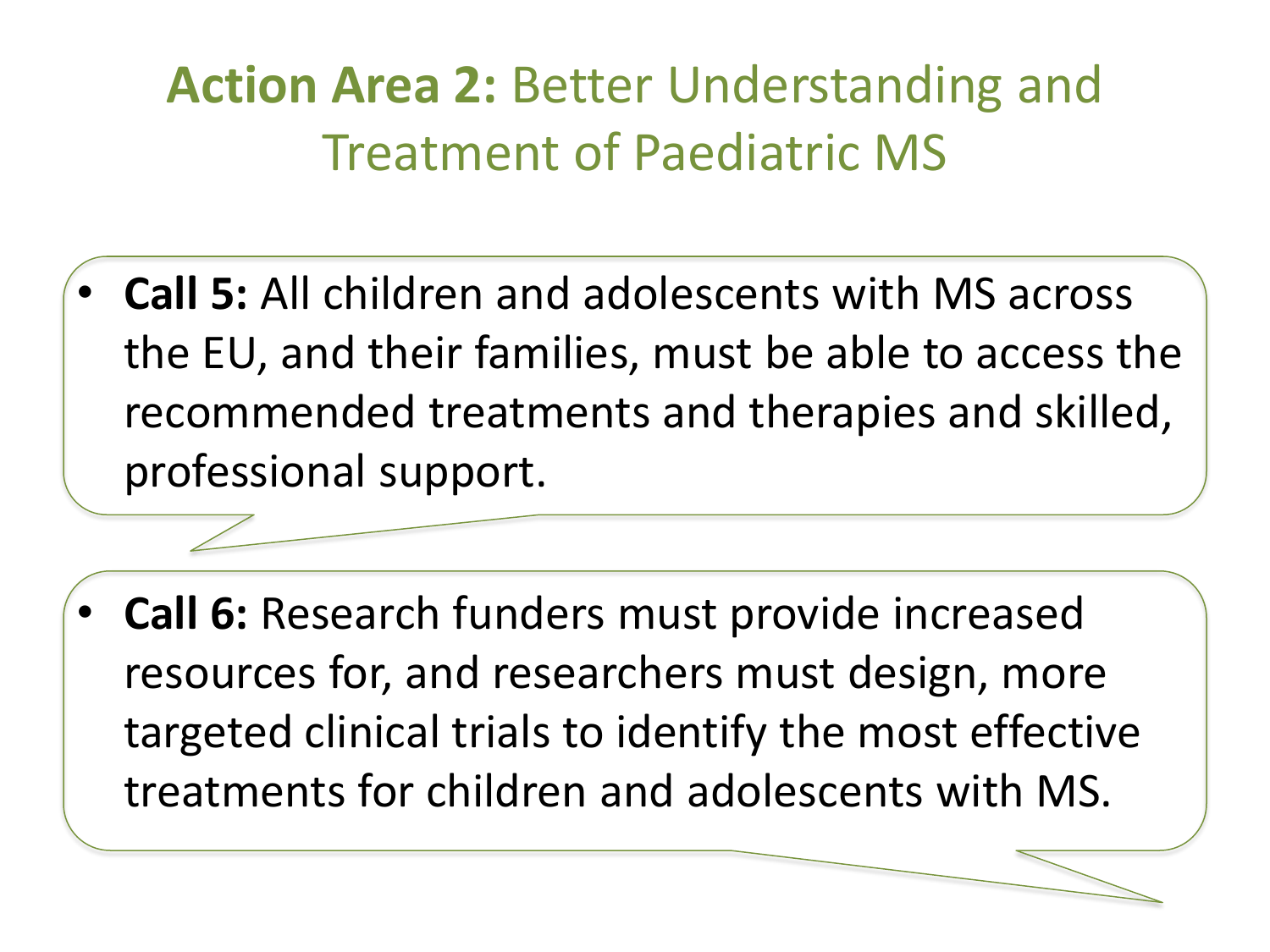### **Action Area 3:** Focusing MS Research

- Significant investment needed to find a cure, or identify effective symptomatic treatments or prevention mechanisms.
- A number of research priorities identified, incl: the epidemiology, genetics, and clinical pathology of MS, types of therapy, biomarkers and the better understanding of progressive forms of MS.
- At present no effective disease-modifying treatment available for progressive MS and no way to accurately and consistently predict progression or prevent it from happening.
- Overall impact of research efforts can be undermined by a lack of co-ordination between European countries.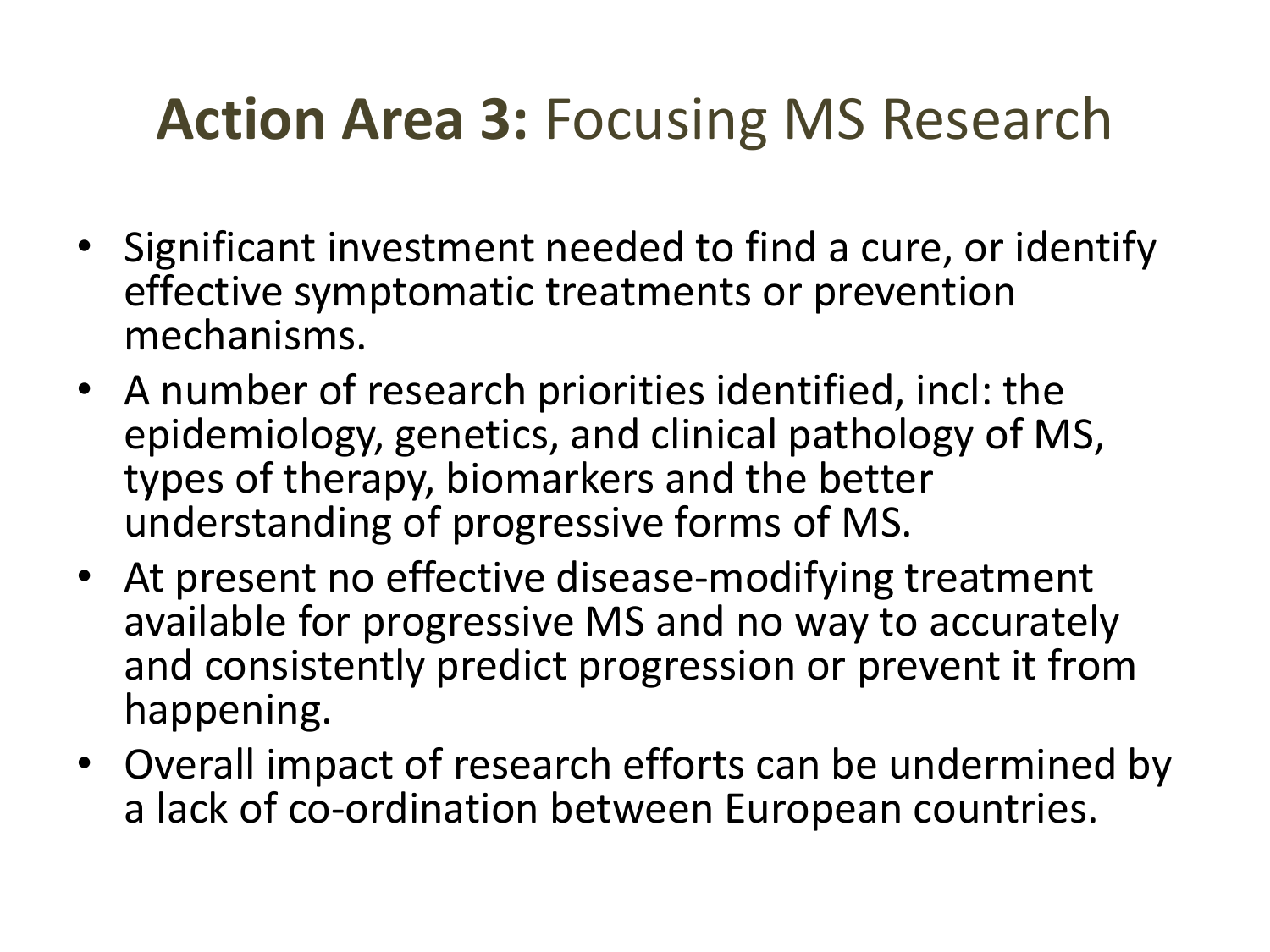## **Action Area 3:** Focusing MS Research

• **Call 7:** The EU and other research funders must allocate particular attention and resources to research into progressive MS.

• **Call 8:** Researchers, research funders and MS organisations across Europe must collaboratively develop a series of shared research and data management strategies.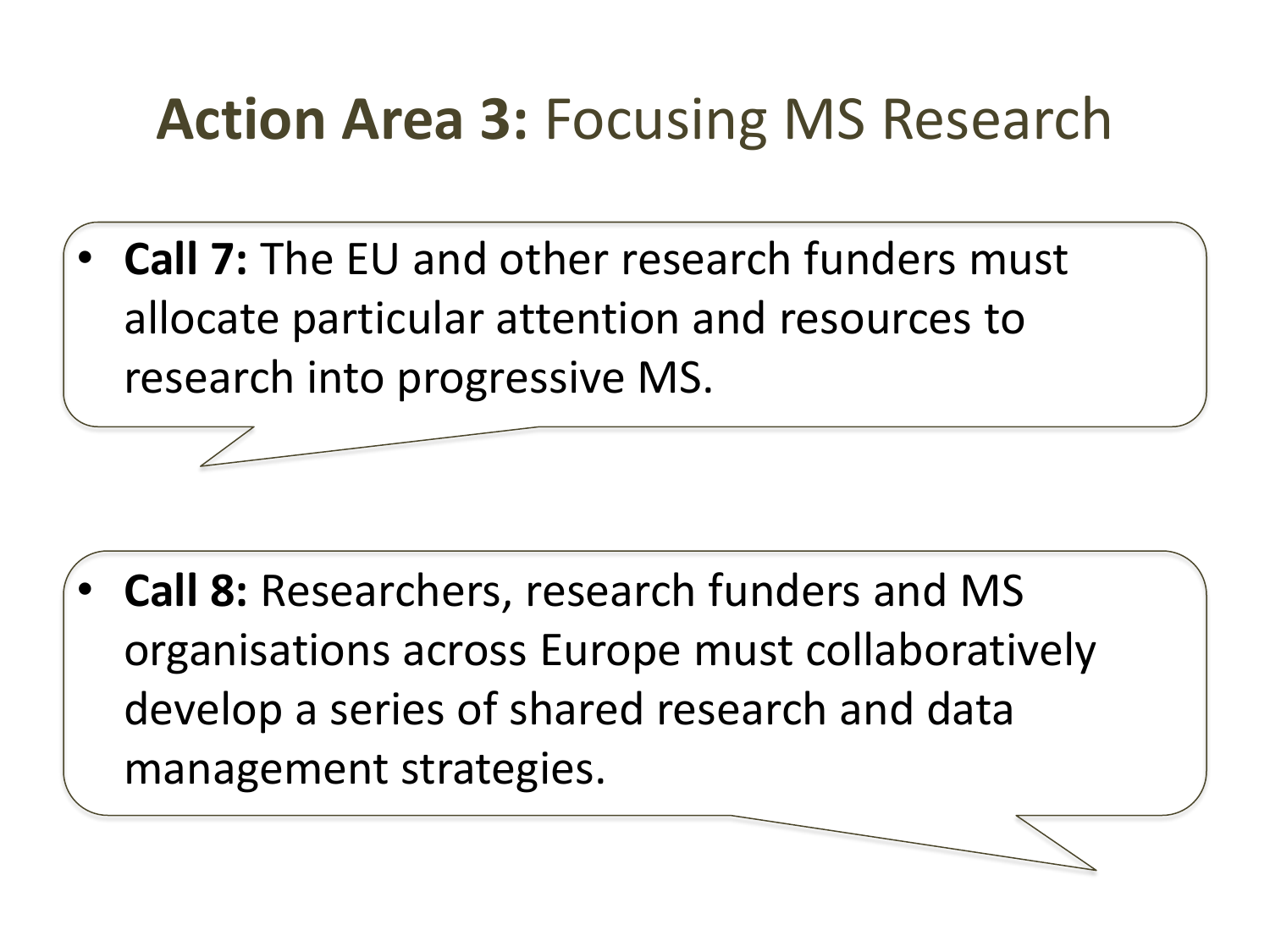#### **Action Area 4:** Enabling Employment, Job Retention and Education

- Extent to which people with MS are disabled by their condition varies and extent to which individuals may wish and be able to work also varies.
- Many employers not experienced in managing fluctuating and unpredictable changes in the functioning of employees with MS.
- People with chronic diseases, such as MS, can face difficulties in accessing and taking part in education.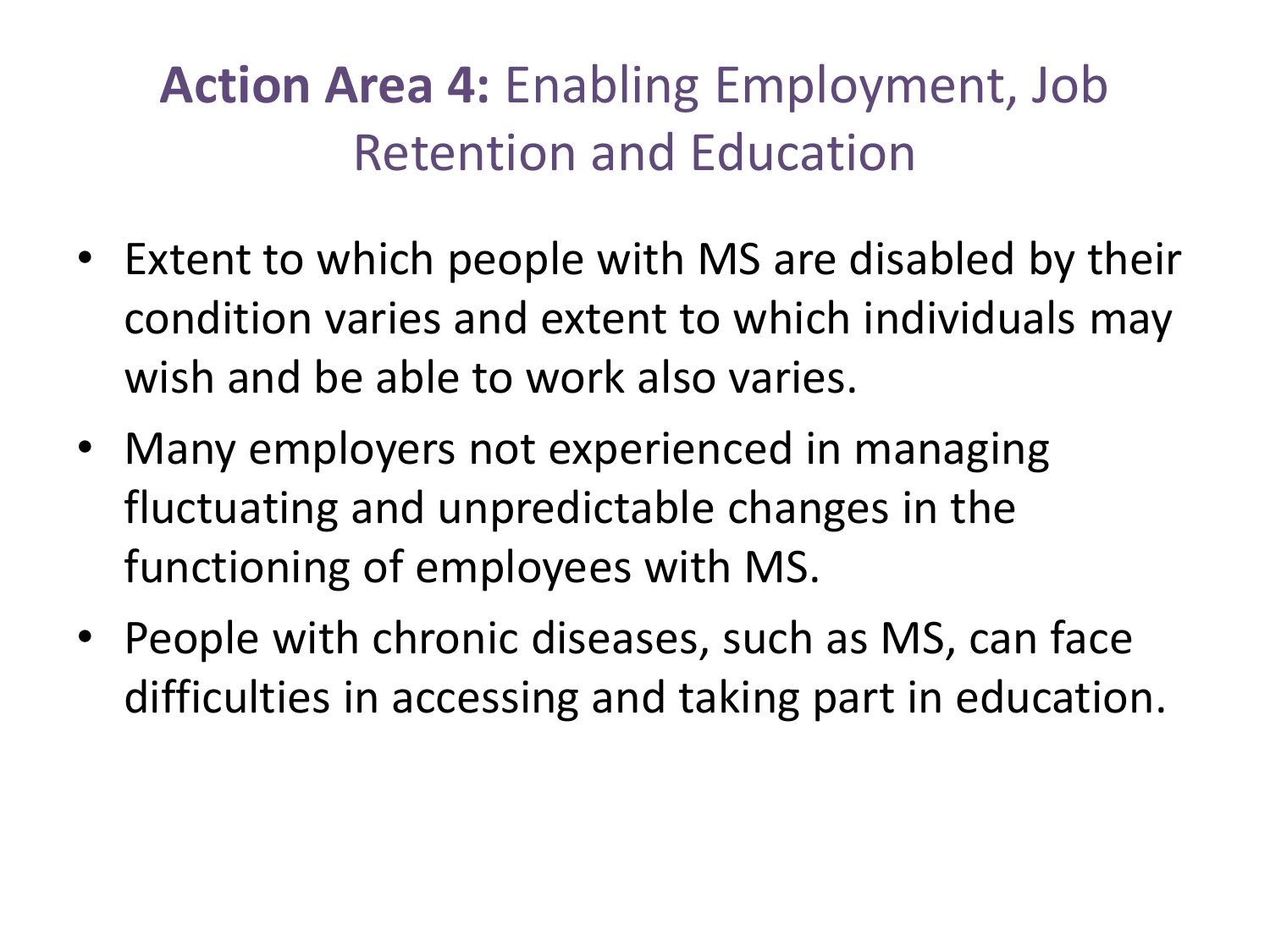#### **Action Area 4:** Enabling Employment, Job Retention and Education

- **Call 9:** All employers and education providers must be aware of legislation and policies requiring the need to provide support for people with chronic conditions, such as MS, and take steps to ensure this provision for all those who need it.
- **Call 10:** All policy-makers and employers must recognise the need for greater flexibility within social, disability and workplace benefits to account for the fluctuating needs of people with relapsing remitting MS.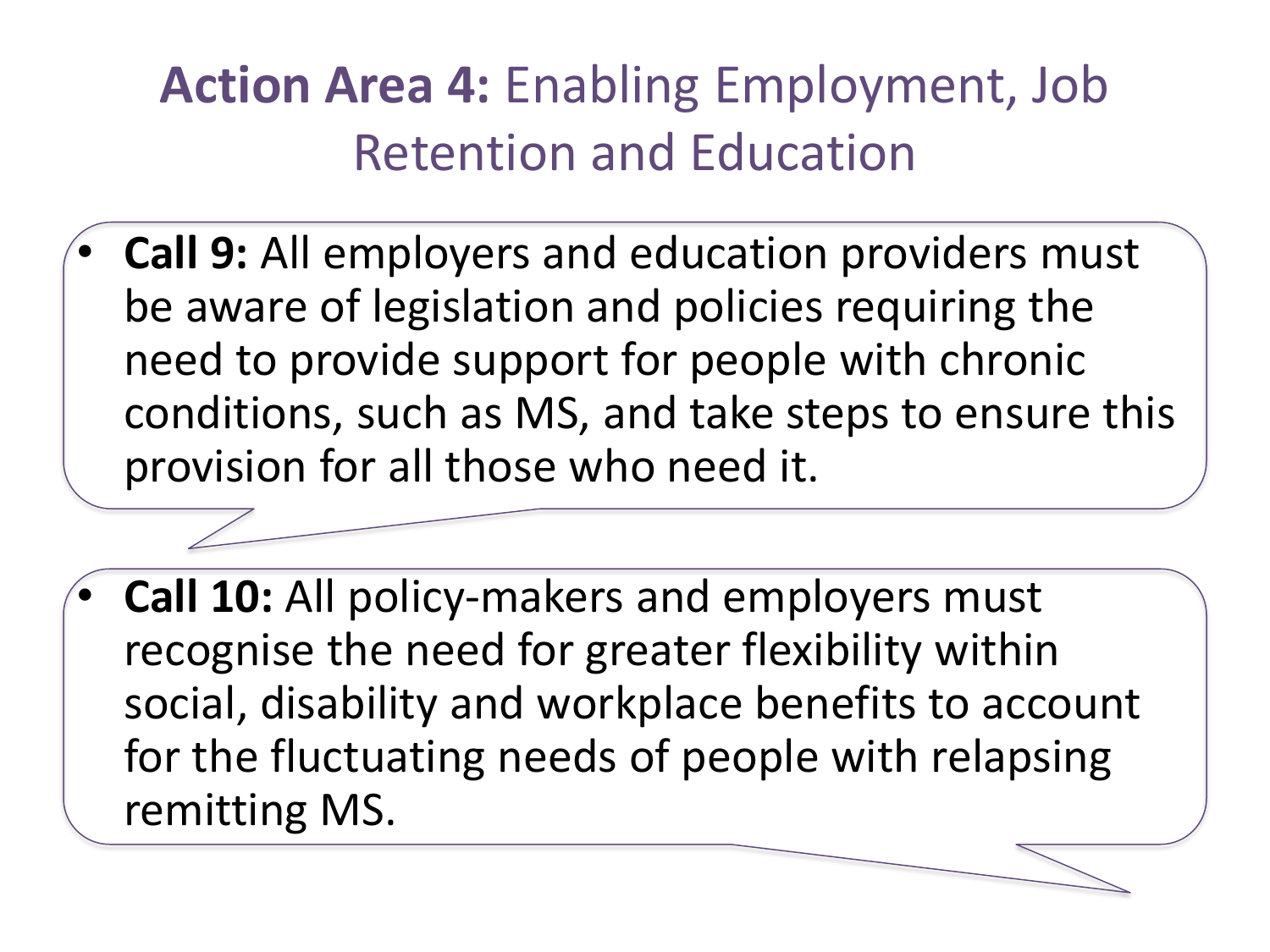#### **Action Area 5:** Supporting and Empowering Carers

- Estimated that more than one million people are affected through their role as carers and family members of people with MS.
- Essential that carers are adequately supported in their role.
- The isolation of carers also needs recognition.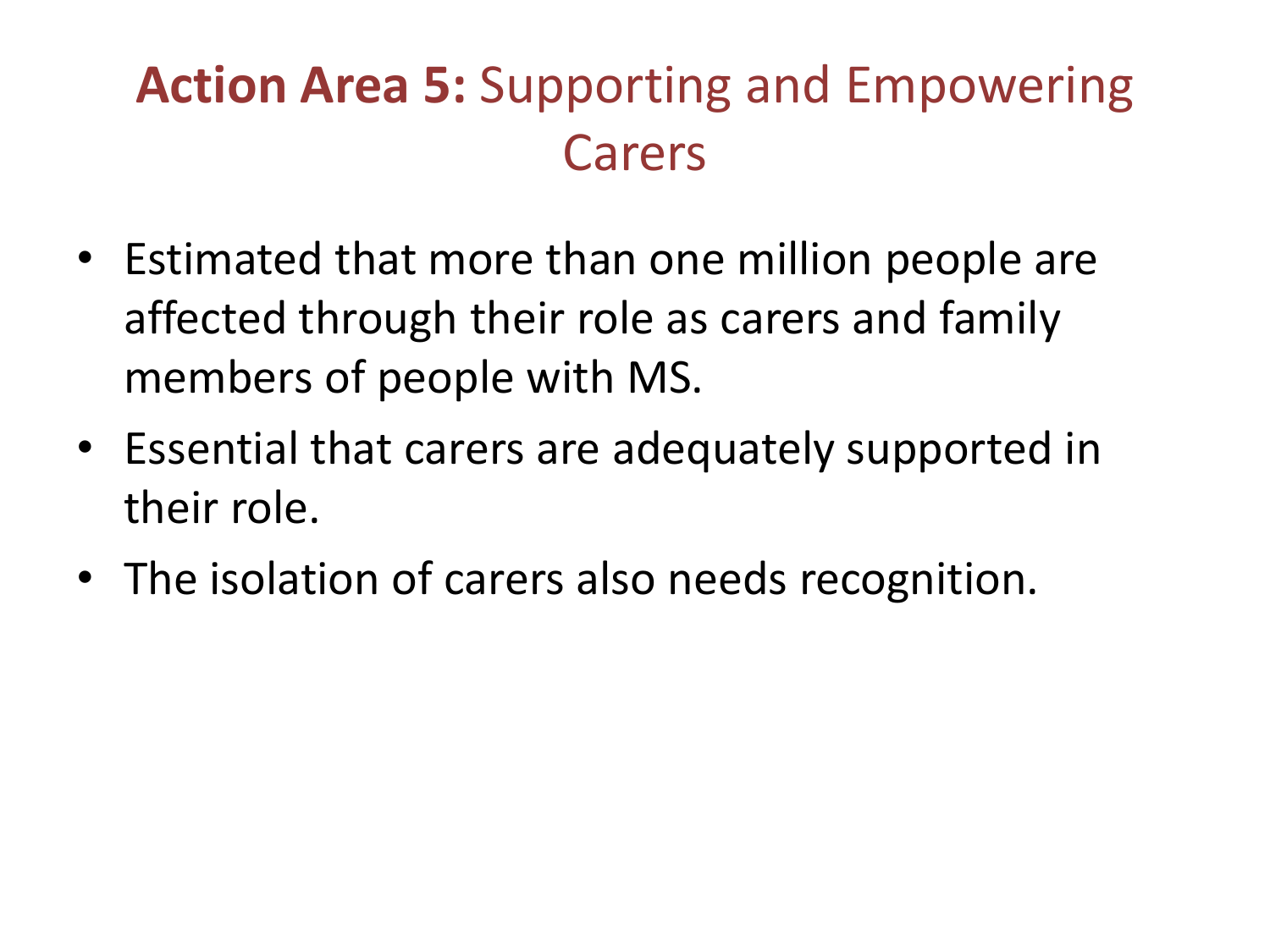#### **Action Area 5:** Supporting and Empowering Carers

• **Call 11:** All those who work with people with MS and their carers must take the particular needs of carers into account and offer support where appropriate.

• **Call 12:** The MS community should develop and promote a resource (such as an online hub) enabling MS carers from across the EU to communicate with each other, share their experiences and develop a voice.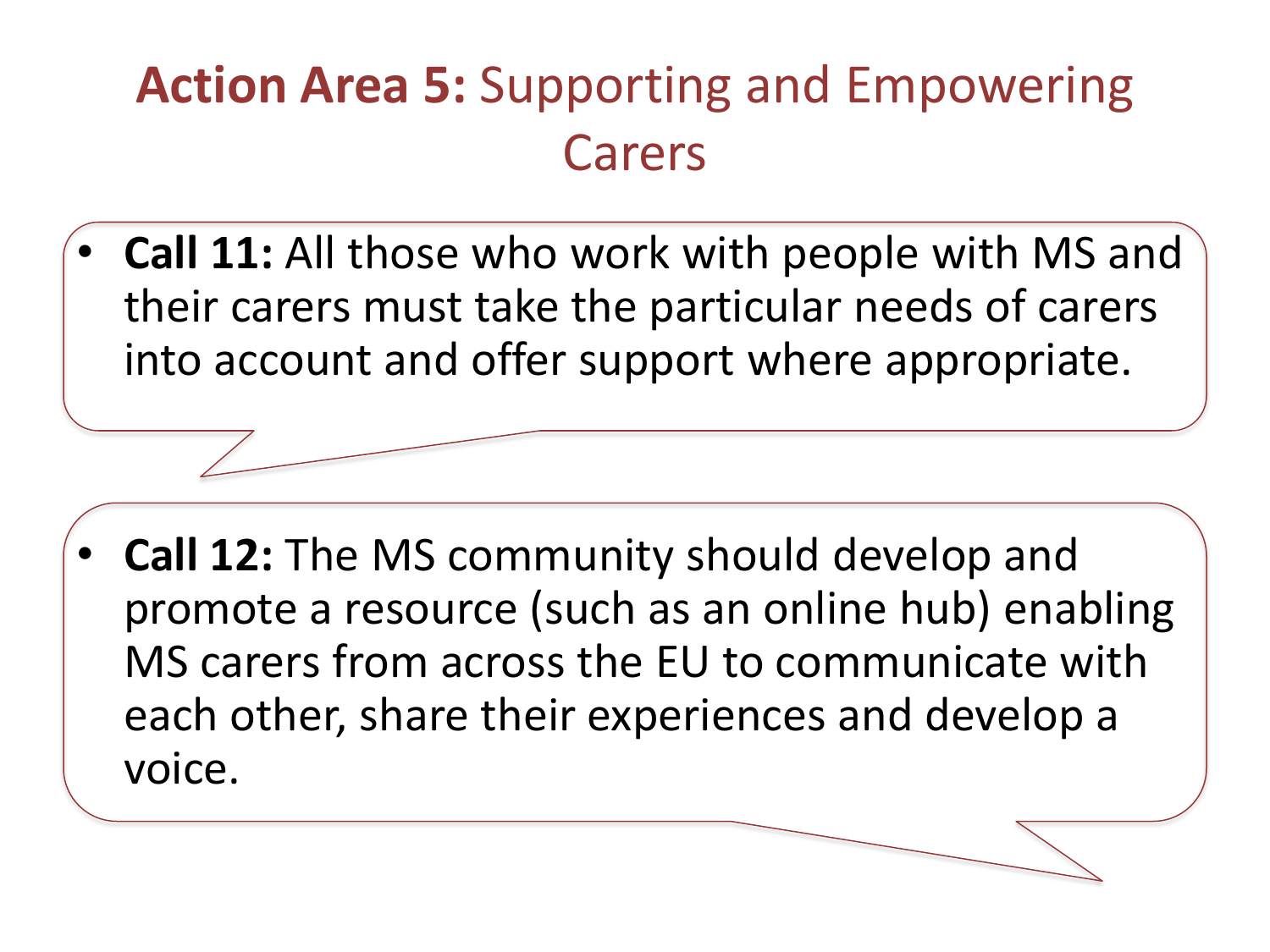#### Timeline for Action

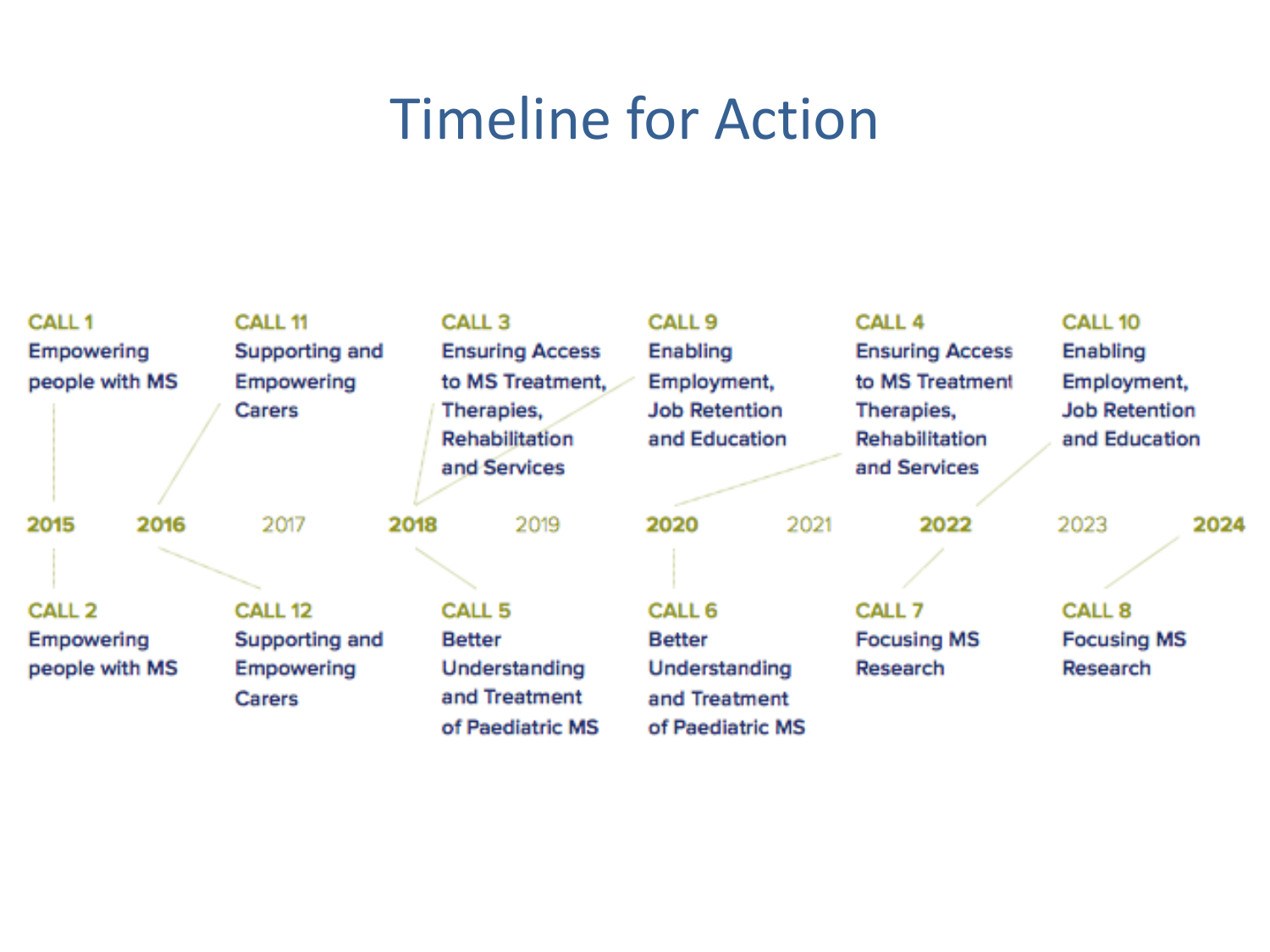#### Next steps



- Hot of the press! Launch today
- Looking to all of you to help take the new Code to your countries and policy makers to spread the word and start taking action
- Distribution strategy
- Monitoring plan EMSP Annual Progress Check
- Let us all encourage people to: **COMMIT. SUPPORT. ADVOCATE. ACT.**